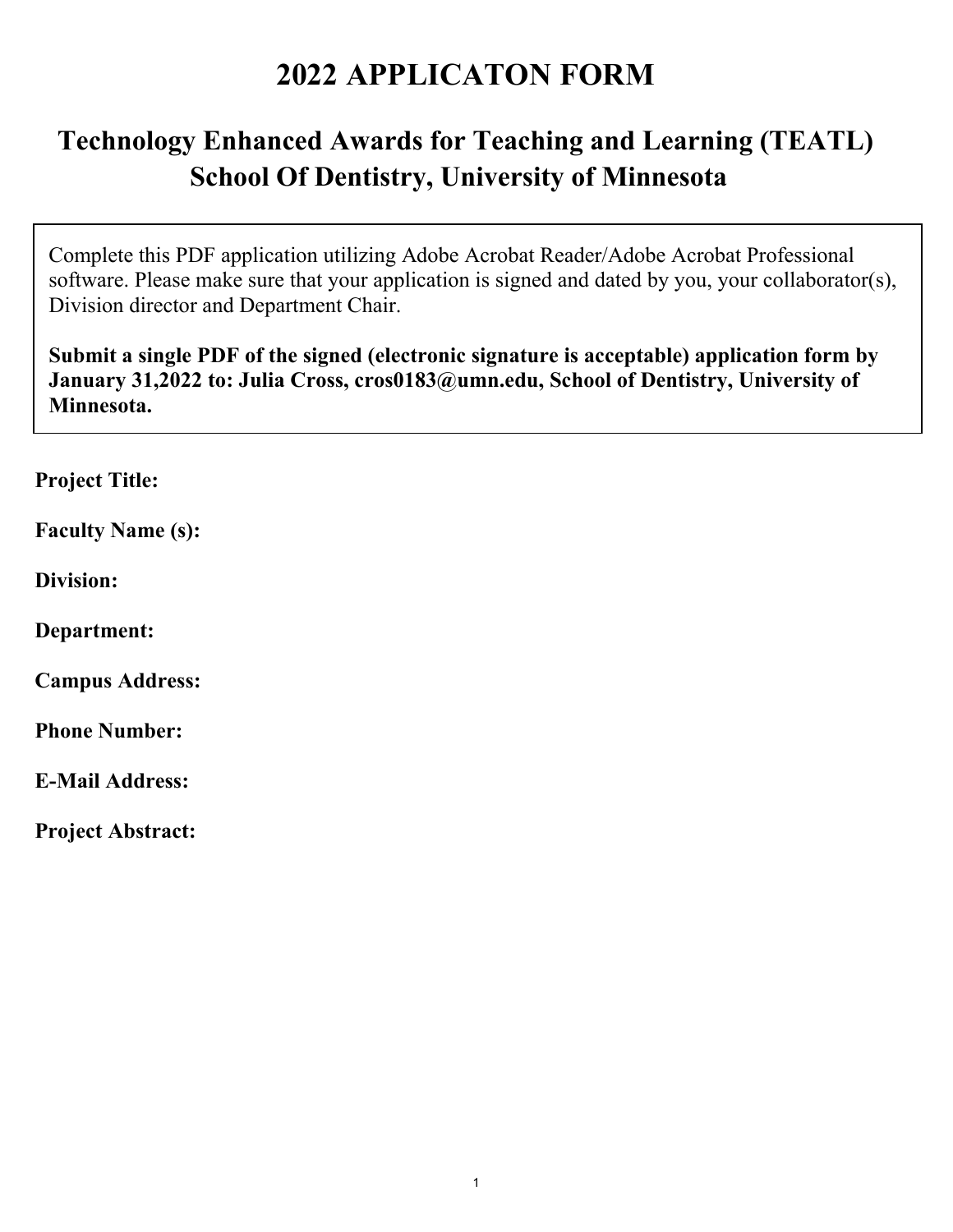**Background Information:** Provide information relevant to the instructional/curricular impact of the proposed project. List the course(s) and target audience that will be affected by this project. Include information as to the level, audience frequency, and typical enrollment of the course(s) involved. Describe the role of the course(s) in the program/division/department curriculum and its relationship to the overall school of dentistry vision and mission.

**Project Description:** Describe what you plan to do, what you expect to produce, what make the project innovative, and what impact you believe it will have on the learning experience of your students.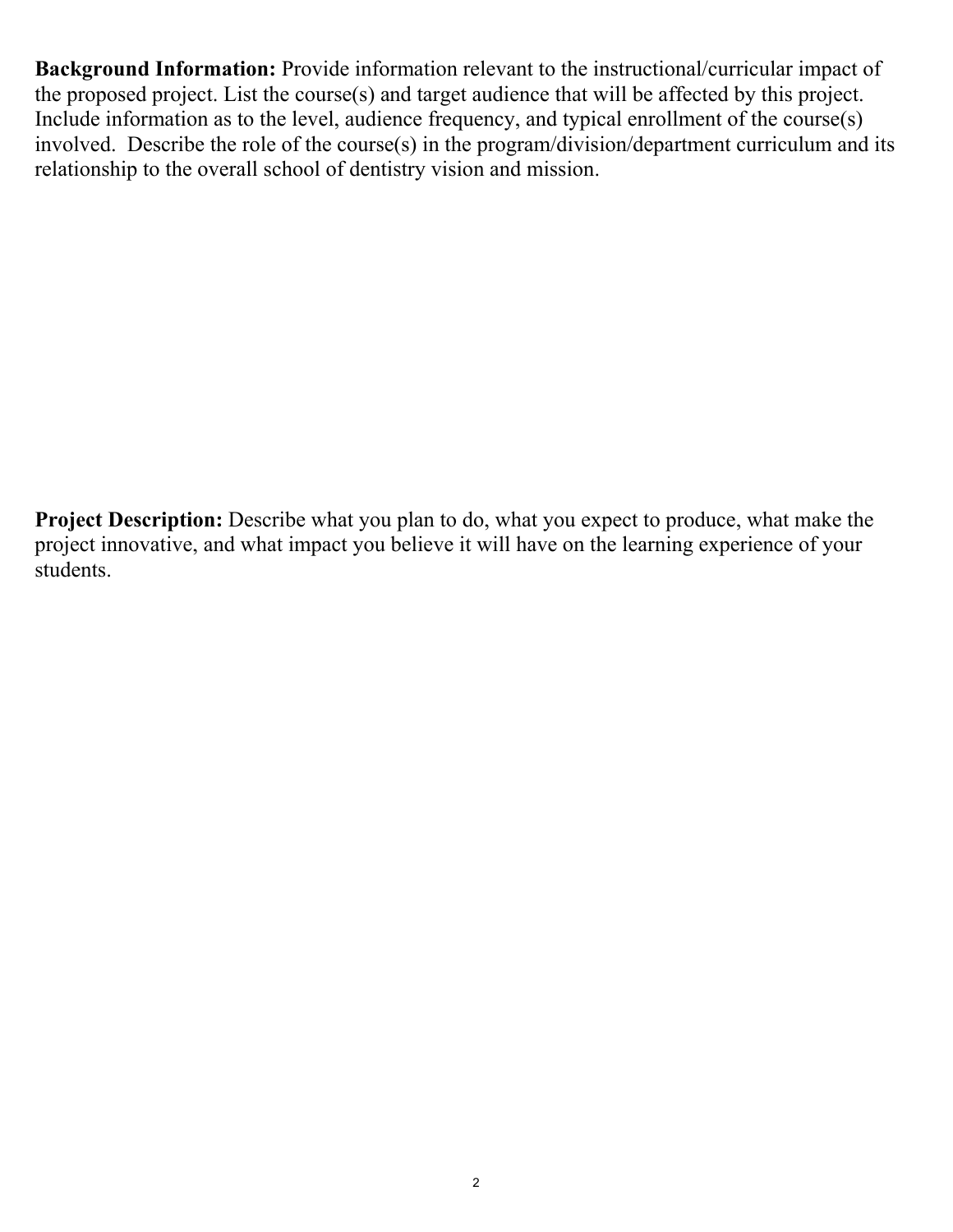**Evaluation:** Indicate how you will measure the effectiveness of your completed project.

**Time Table:** Specify the project implementation schedule starting in May 2022 and ending in December 2022 Indicate the semester and year in which the project deliverable will become available to students.